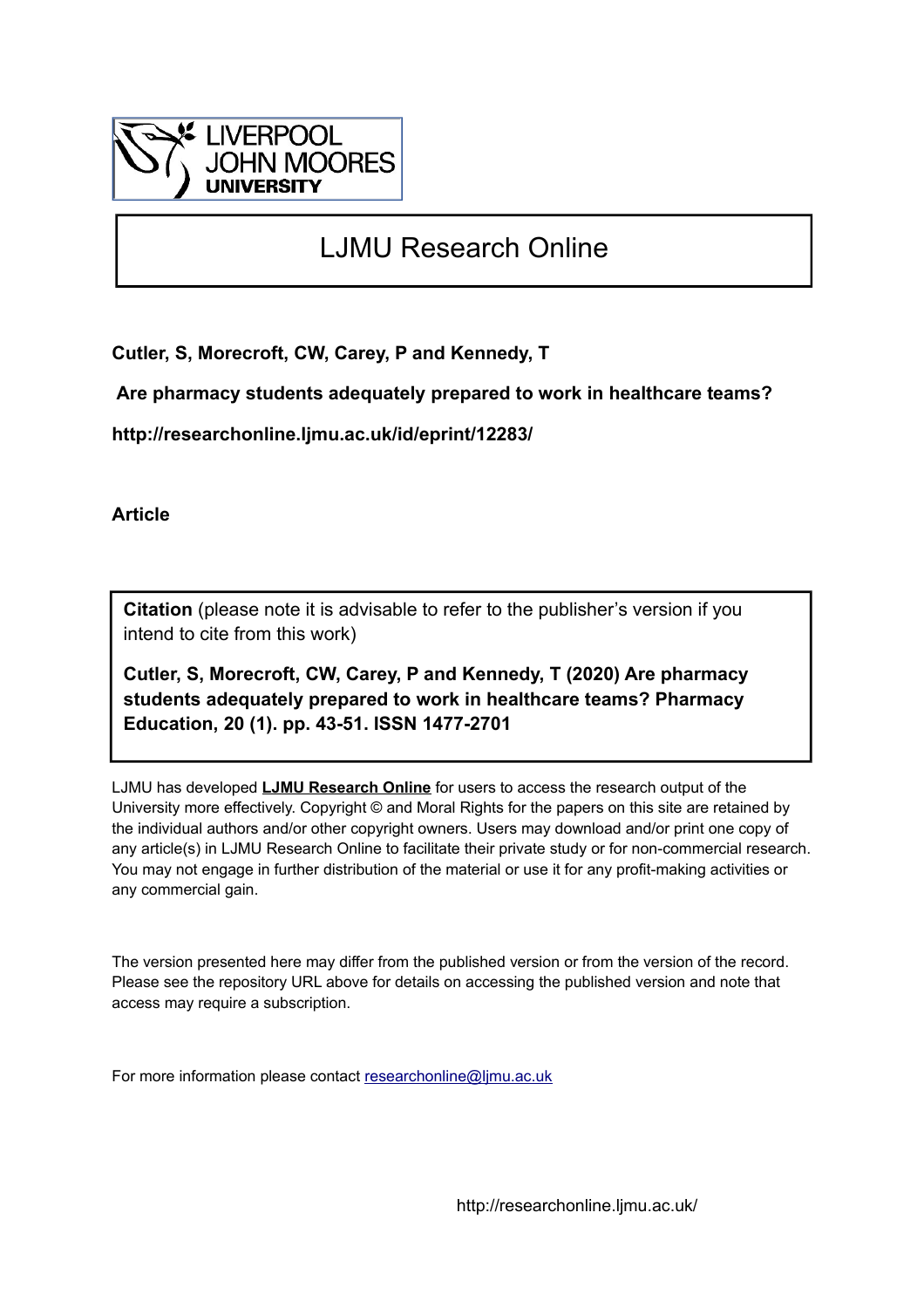RESEARCH ARTICLE



# **Are pharmacy students adequately prepared to work in healthcare teams?**

SUZANNE CUTLER1\* <http://orcid.org/0000-0003-1773-0088>

CHARLES MORECROFT1 https://orcid.org/0000-0001-9997-5550

**D** PHIL CAREY<sup>2</sup> https://orcid.org/0000-0001-7681-2070

## TOM KENNEDY<sup>3</sup>

*1Liverpool School of Pharmacy and Biomolecular Sciences, Liverpool John Moores University, Liverpool, United Kingdom 2School of Nursing and Allied Health, Liverpool John Moores University, Liverpool, United Kingdom 3Royal Liverpool and Broadgreen University Hospitals NHS Trust, Liverpool, United Kingdom*

## **Abstract**

Collaborative practice and integrated healthcare are a key focus of healthcare provision internationally. Key attributes of healthcare teams are well documented in the literature and team-working skills have been incorporated into education standards for undergraduate pharmacy students in the United Kingdom (UK). The aim of this research is to explore pharmacy students' understanding of team-working attributes and their preparedness for their future careers in integrated healthcare teams.

Participants were recruited via convenience sampling and four focus groups were conducted. Thematic analysis identified a number of team attributes including communication, clear roles and responsibilities, team dynamics and leadership. Communication and leadership skills were perceived to be the most important attributes in team-working and it is clear from the findings of this research that, in preparation for future practice, students would like to develop these skills through further exposure to opportunities that are incorporated into the undergraduate degree programme.

**Keywords**: *Curriculum, Inter-professional Education, Students, Teamwork*

## **Introduction**

Collaborative practice and integrated healthcare are key priorities for healthcare provision internationally (World Health Organisation [WHO], 2018). Delivery of integrated healthcare has resulted in new models of care being implemented that focus on the integration of various strands of healthcare services (WHO, 2016). Integrated health services, and associated integrated health teams, are key to the success of delivering coordinated and seamless care (Frenk *et al*., 2010; Reeves, Xyrichis, & Zwarenstein, 2017) reinforcing the need for healthcare teams to have an increased understanding of the complexities of inter-professional practice to provide high-quality patient care (Reeves *et al*., 2017).

In recent years in the United Kingdom (UK), maximising the role of the pharmacist in the provision of patient care, alongside other healthcare professionals, is considered crucial to optimise medicines usage (NHS England, 2017) and requires pharmacists to be able to work effectively as part of these integrated teams (Public Health England, 2017). Key attributes of healthcare teams are well documented in the literature - these are outlined in Figure 1.

To facilitate the development of inter-professional teams, team-working skills have been incorporated into the General Pharmaceutical Council (GPhC) education standards for undergraduate pharmacy students in the UK. These standards require students to demonstrate they can engage in inter-professional team-working and work effectively within teams (GPhC, 2011) and experience learning associated with inter-professional practice. During their pre-registration training, students should actively engage in multidisciplinary team-working to help

\*Correspondence: Suzanne Cutler, *School of Pharmacy and Biomolecular Sciences, Liverpool John Moores University, Liverpool, United Kingdom. Tel: +44 (0) 151 231 2566. E-mail: [s.c.cutler@ljmu.ac.uk](mailto:s.c.cutler@ljmu.ac.uk)*

ISSN 1447-2701 online © 2020 FIP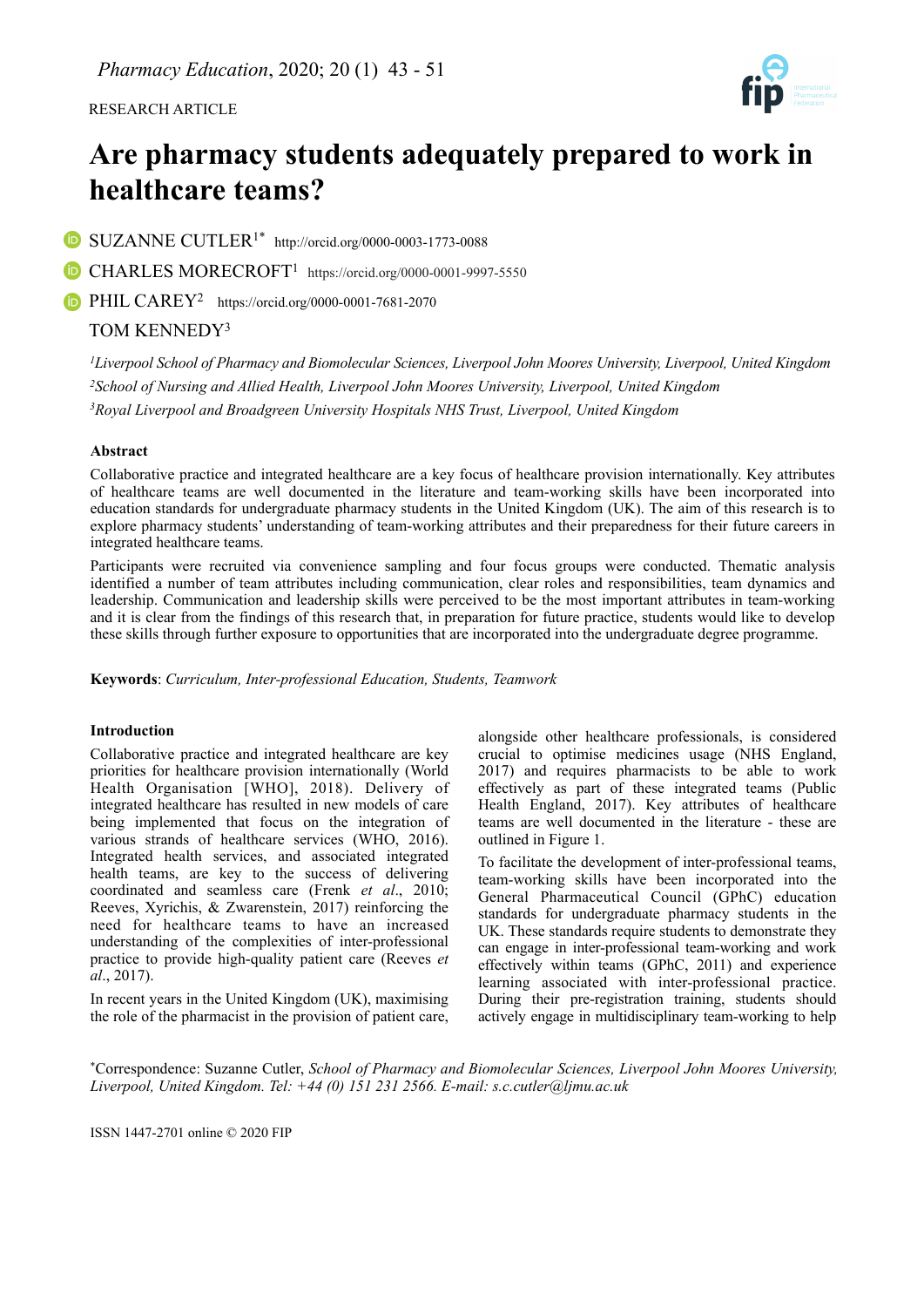prepare them to work effectively within teams as they embark on their careers as registered pharmacists (GPhC, 2011). Other regulators of healthcare professionals, including medicine and nursing, have similar requirements in their education standards (Nurse and Midwifery Council, 2010; General Medical Council, 2015; Health and Care Professions Council, 2017).

This research aimed to explore pharmacy students' understanding of team-working attributes and their

## **Figure 1: Team working attributes**

- **Communication:** Effective communication assists in improving inter-professional communication and relationships, breaking down professional barriers, resolving any conflict within teams and promoting innovation (Jackson & Bluteau, 2011; Nancarrow *et al.*, 2013; Kossaify *et al*., 2015; Szafran *et al*., 2018).
- **Understanding of role:** An understanding of the roles and responsibilities of other team members and their scope of practice allows team members to understand how the roles of others are complementary to their own (Sargeant *et al*., 2008; Macdonald *et al*., 2010; Jackson & Bluteau, 2011; Nancarrow *et al*., 2013; Szafran *et al*., 2018).
- **Interpersonal relationships:** Mutual trust, support and valuing other team members' roles positively influences team-working (Jackson & Bluteau, 2011; Nancarrow *et al*., 2013; Szafran *et al.*, 2018). Hierarchies and power differences are seen to have a negative impact on team cohesiveness and teamworking (Delva *et al*., 2008).
- **Team structure:** Healthcare teams frequently vary in terms of their 'make-up'. The size of the team, team composition, skills and competencies within the team are identified in the literature as key requirements for an effective team and are influenced by the needs of the patient and the team's remit (Delva *et al*., 2008; Xyrichis & Lowton, 2008; West & Lyubovnikova, 2013).
- **Team processes:** Managing a patient requires knowing how to identify and access the right provider; delegate, share, and transfer care; and address policy differences among organisations (Nancarrow *et al*., 2013; Szafran *et al*., 2018).
- **Shared goal:** Shared goals are seen to make teams more cohesive. These shared goals should be established, understood and supported by all team members (Vyt, 2008; Jackson & Bluteau, 2011; Schroder *et al*., 2011; West & Lyubovnikova, 2013). Achievement of shared goals appears to be more challenging in situations involving multiple agencies (Yerbury, 1997).
- **Leadership and management:** Clear leadership provides teams with clear team objectives, clear direction and management, high levels of team engagement, and team members felt supported, supervised and developed (Jackson & Bluteau, 2011; Bainbridge & Wood, 2013; Nancarrow *et al*., 2013; Kossaify *et al*., 2015; Vestergaard & Norgaard, 2018).
- **Organisational factors:** The environment within which different teams operate can influence team effectiveness. People working across different organisations and referral of patients between team members can lead to gaps in service provision or duplication of services (Boaden & Leaviss, 2000; Vestergaard & Norgaard, 2018). Practical issues, including access to patient records, also impact on team effectiveness and an inter-professional approach (Vyt, 2008).

preparedness for their pre-registration year and future careers in integrated healthcare teams. The analysis is was driven by two research questions:

- What are students' understanding of team-working attributes?
- What opportunities exist in their degree programme to facilitate the development of team-working skills?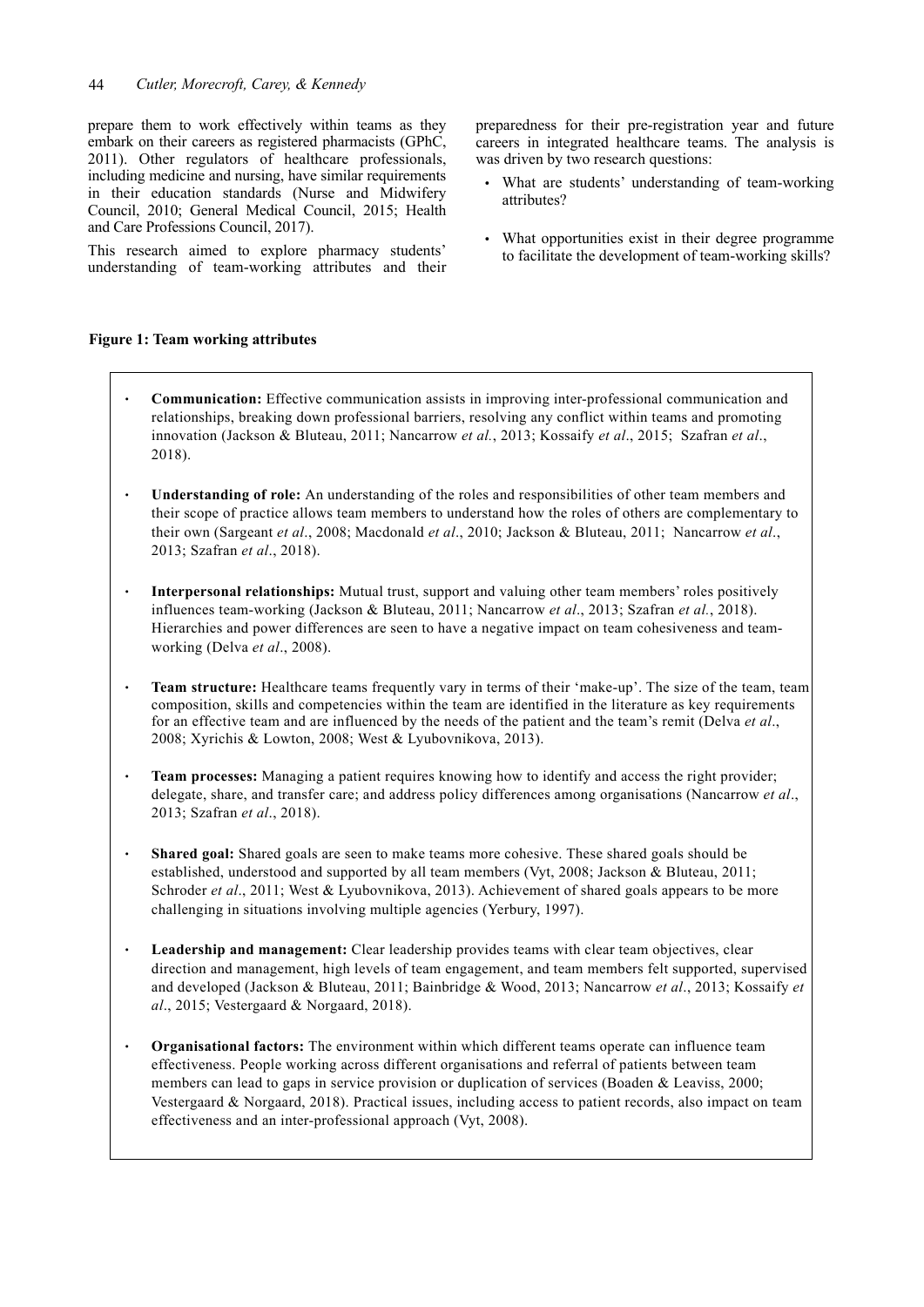#### **Method**

### *Study design*

A qualitative study involving focus groups was conducted with a convenience sample of 19 students in their third and fourth year of the Master's of Pharmacy programme at a UK Higher Education Institute (HEI) following university ethical approval (14/PBS/004).

#### *Interview guide and patient story*

A focus group guide, based on existing team-working literature, was used to explore this area including the purpose and value of teams in patient care, key attributes and their impact on patient care. A patient story, developed from the experiences of practitioners, was also used in the focus groups to prompt discussions.

#### *Participant selection and recruitment*

Students in their third and fourth year of study on the Master's of Pharmacy programme were invited, via email, to participate in the research. All participation was voluntary and students were informed about the objectives and purpose of the study prior to agreeing to participate. Written consent was obtained from each participant prior to the focus groups.

#### *Data collection and analysis*

Focus groups were organised in a room within the university, at mutually convenient times for the participants, and were homogenous to the students' year of study (third or fourth year). All focus groups were facilitated by the author and participants were asked to provide responses to the questions on the focus group guide. Towards the end of the focus group, the patient story was distributed to participants so they could consider if they wished to add anything further to the discussions. All focus groups were digitally recorded and transcribed verbatim prior to data analysis. Data were anonymised at the transcription stage and was checked for accuracy by another researcher in the research team. Data collection continued until data saturation was achieved as students started to repeat themselves.

A grounded theory approach (Robson, 2011) was adopted to establish emerging themes using NVivo 10 software. Coding was undertaken by the author and all codes were subsequently subjected to peer scrutiny by two colleagues in the research team to ensure appropriateness, consistency, accuracy of codes and dependability of the findings (Gibbs, 2007). Any divergence in coding was discussed within the research team and an appropriate resolution was identified. The research team collectively categorised specific codes into the key research themes that are detailed below.

#### **Results**

Four focus groups were conducted and the average duration of the focus groups was 62 minutes (60-66 minutes). The two third year focus groups comprised five and four students respectively, and both forth year focus groups comprised five students. One third of participants were female; one student was a mature student and one student was an international student (outside Europe). As focus group data are the outcome of a discursive process, no quoted material is attributed to any individual respondent, but the year of study is noted. The results are organised in accordance with the two research questions. The first section presents student understanding of teamwork and professional roles; the second section presents curriculum opportunities and suggested developments.

#### *Student understanding of team characteristics*

The four themes that related to the characteristics of integrated teams that emerged from the analysis were: communication, clear roles and responsibilities, team dynamics, and leadership.

#### *Communication*

Students recognised that communication referred to communicating with a range of different stakeholders including healthcare professionals, patients, carers and other family members. Effective communication was seen as key in ensuring that a team was functional and organised and, that it facilitated effective transfer of patient information between team members. As one group discussed,

*If there's no communication between members, information is just not going to get passed on.*

#### [Third-year focus group]

There was consensus that the absence of effective communication could result in key information not being transferred between team members, which could result in confusion over patient care, suboptimal care and possibly errors.

*If the team aren't communicating properly, it's going to be detrimental to the patient. Things don't get done and there's going to be medication errors.* 

[Fourth-year focus group]

The need to adapt communication depending on individual patients, such as those with hearing difficulties, was highlighted across all focus groups. Student discussions focussed on verbal communication and that the UK is a multicultural society, which could result in challenging communication if a patient's first language was not English.

#### *Clear roles and responsibilities*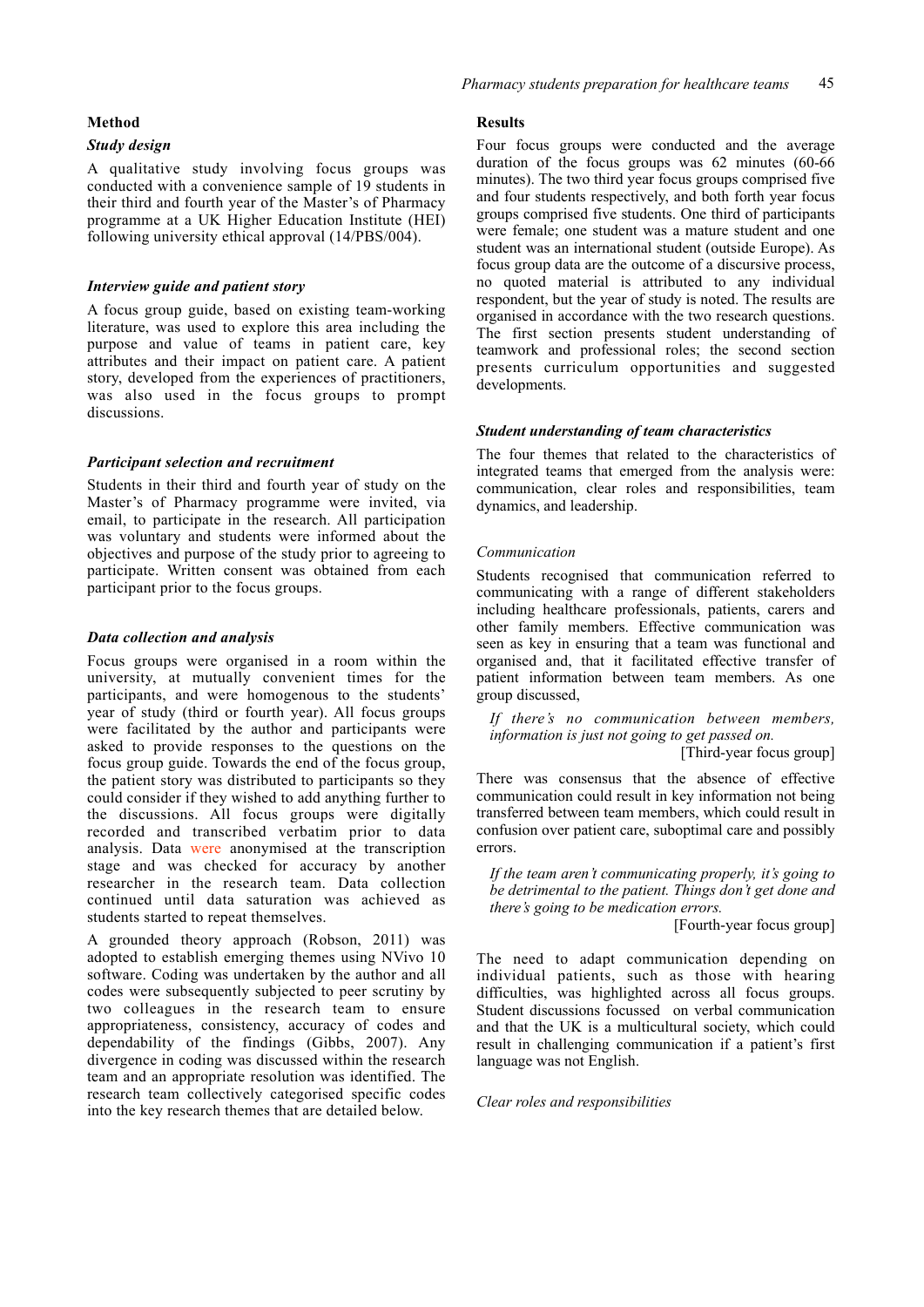Students expressed that it was imperative that team members understood their roles and responsibilities, as well as those of other team members. In doing so, individuals would know what the expectations of them are, undertake this "agreed" role and ensure that they are suitably competent to fulfil their role. Overall, a better understanding of roles and responsibilities in a team was seen by participants to help facilitate seamless care and minimise delays in patient care.

*Knowing your own role is the most important because I think until you understand what your role is, you're never going to be able to do your job properly.*  [Third year focus group]

Defining roles and responsibilities was generally considered important to prevent a "blame" culture and to

foster relationships between individual team members.

## *Team dynamics*

Hierarchies, workload and compassion were discussed across all focus groups. Team hierarchies were seen as a positive factor that help members understand who was "in charge" of a team and allowed everyone to know their place and better understand their role within the team.

*That's why I was saying hierarchy - then everyone has a status and they know that this is, what I can do with my status.* [Third year focus group]

Compassion for, and an understanding of, the workload and pressures affecting other team members was perceived to reduce conflict in a team and provided a better understanding of what might be hindering an individual to effectively fulfil their role. Also, an understanding of factors that affect team members might facilitate support and changes in the team to help others, which could minimise mistakes.

*I think it's important… finding out when someone maybe isn't doing as well as they could, or helping each other in that sort of way or taking workload off others if someone is strugglin*g.

[Third year focus group]

Students felt strongly that the attitude of individuals in a team will affect team-working and that compassion had its limits. In particular, effort and laziness of team members were highlighted as issues. This was not seen as related to knowledge and skill, but to an individual's willingness to work and be part of the team. Students did not have sympathy for poor performance. Furthermore, they suggested that individuals who did not engage had a negative impact on the overall performance of a team.

*Everyone needs to be putting in effort but if someone is lacking then that is obviously going to hold the team behind.* [Third year focus group]

This might lead to inefficient service, mistakes being missed and possible patient harm.

*You could be missing things, increasing the risk of error to a patient* [Fourth year focus group]

However, students also recognised that lack of effort was not always intentional and good communication could make individuals aware of this and facilitate a change in their performance.

*I think people sometimes think that they have done enough when maybe others think that they haven't.*  [Third year focus group]

*It goes back to the communication…. It just takes someone to say "look, you know, we kind of need you to step up a little bit and do a bit more".* 

[Fourth year focus group]

#### *Leadership*

There was an overall consensus that leadership was fundamental to a team's effectiveness, however, students viewed leadership in terms of a team leader rather than a sense of leadership across a team.

[The leader] *is probably the most valuable sort of person in the team in terms of what they can bring to the team.* [Third year focus group]

Students believed the role of the team leader was to *"organise and delegate"* [Fourth year pharmacy student]. They, for example, allocate work, arrange meetings, settle disagreements and make decisions to ensure aims and targets were achieved.

*You need someone who can, you know, pull it together and make sure deadlines and things like that have been met.* [Fourth year focus group]

*This person basically arranges the meetings, making sure all the work is done by the other members.* 

[Third year focus group]

Of particular note is the view of final year students who felt that a leader was someone who "*can see the bigger picture*" and "*look at the strengths and weaknesses or each team member and the skills they can bring forward and use them collectively to complete a goal or task*" thereby bringing "*the best out of everyone*" [Fourth year pharmacy student].

One fourth year group deviated from the idea of an overarching team leader and explored the notion of collective leadership. They felt that some teams could be effective in the absence of a single leader if the individuals making up that team were motivated, had a common aim and were part of a cohesive team.

*You can have situations where everyone agrees on the same thing. They all know what they want to do with it and they just move forward with it, without a leader.* [Fourth year focus group]

#### *Current opportunities within the curriculum*

Students identified a number of teamwork focused teaching and summative coursework activities, including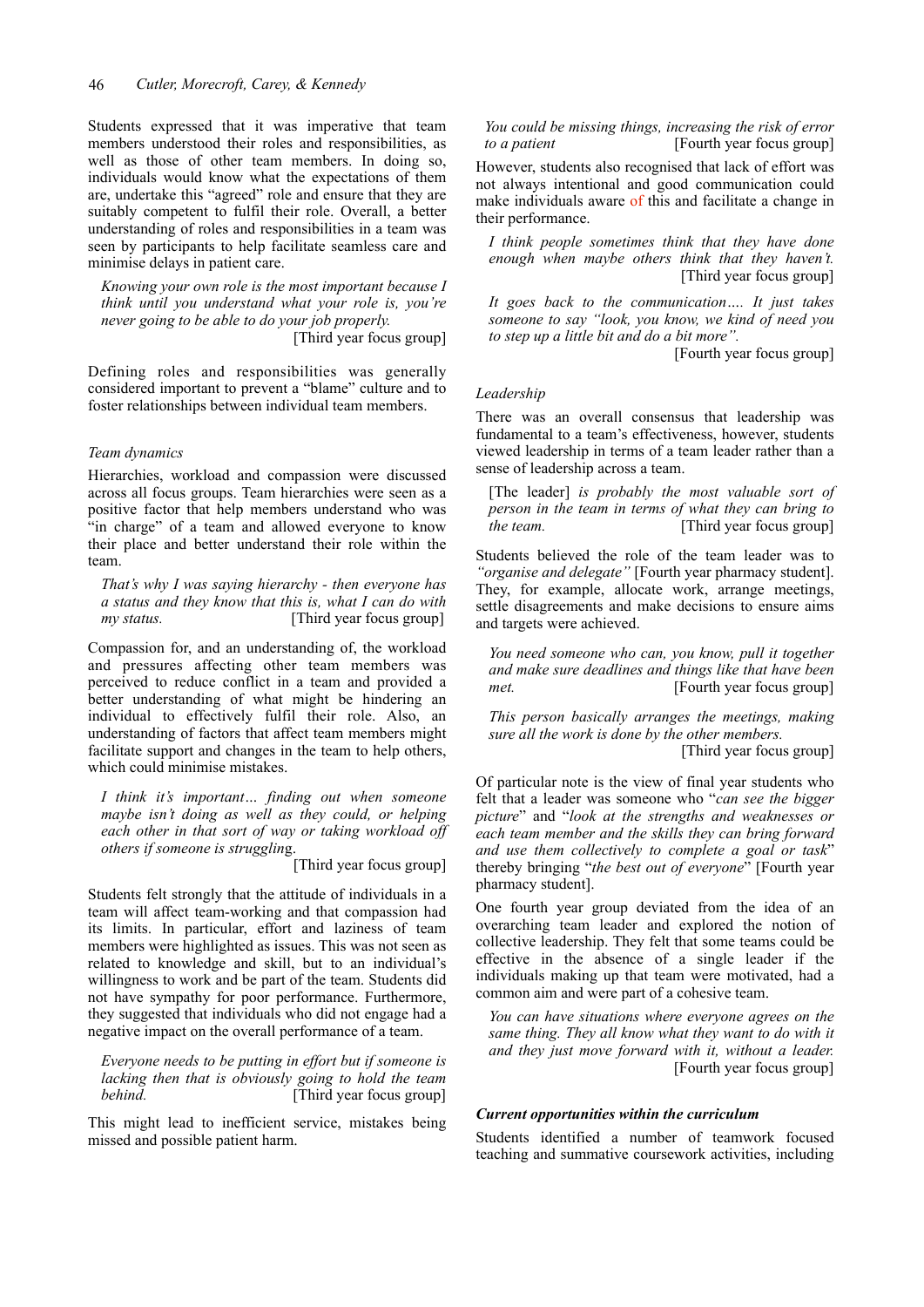curriculum-based activities, placements and simulated learning, and assessments.

#### *Curriculum-based activities*

In general, students did not feel that they were developing teamwork skills. There was consensus that whilst there were lectures and workshops in the first year of the course with a focus on communication, there was no opportunity to practice these skills through simulated scenarios or in a workplace setting. It was felt that students should be exposed to opportunities to do this in the first year and then build on their skills year on year.

*In the first year, we go through this, but we didn't really have a real practise of this. Maybe we can start using these* [simulated practice] *a little bit earlier like in the first year. Like repeat in the second year and maybe we can do it well on third year.* [Third year focus group]

Students described how group work was often aligned to a summative assessment and the group focused on achieving the assessment and paid little attention to how they worked together and teamwork skills.

*Instead of trying to work as a good team they're more worried about the end of this. They need to have a piece of work to show for this and that's how we are assessed.* [Third year focus group]

In particular, students felt that both communication and leadership skills could be developed though curriculumbased activities including lectures, workshops and group work.

*Maybe have more formal* [teaching] *around developing leadership skills.* [Fourth year focus group]

There was consensus that it would be beneficial to include more opportunities for students to participate in more inter-professional team-related learning activities. Students believed that in doing so, they could develop a greater understanding of the roles of others, and improve their leadership and communication skills.

*In second year, I did the inter-professional learning with the medical students and… we worked as part of a team then and… we had to work alongside them.* [Fourth year focus group]

*So we're more comfortable communicating with other healthcare professionals because we've had that interaction.* **[Fourth year focus group]** 

Students suggested that participating in lectures or "question and answer" sessions with other health and social care professionals could improve their knowledge of the roles of others in a team and also help break down barriers between professional groups.

*Having some guest lectures from you know – I know they are ridiculously busy but a doctor coming in or a GP coming in and them saying how they feel they can be supported by a pharmacist and how they can support the pharmacist and kind of opening up that dialogue right from the word go.* 

[Third year focus group]

#### *Placements and simulated learning*

Students described how placements in community and hospital pharmacies allowed them to see a team in action, where they could witness day-to-day experiences of pharmacists and gain a better understanding of their future role.

*Hospital placements help, really helped in defining the roles, our future roles as pharmacists especially if it's going to be in hospital.* [Third year focus group]

In particular, final year students felt that the simulated learning sessions that they attend in the third and fourth year gave them an insight into healthcare teams and team-working. Students described how they felt that communication between healthcare professionals also facilitated an understanding of the roles of others and promoted team-working that ultimately would impact on patient care.

*We work with nurses and medics for the first time so we get an insight into what it is like to work within an actual healthcare team.* [Fourth year focus group]

*When they realised… we could be of help to them, we started like communicating quite a lot between one another and, you know, that I found was quite good and it was good for them as they realised they had someone else to talk to and they don't just have to rely on themselves to make a decision.* 

[Fourth year focus group]

Through simulated scenarios, students observed how attributes lacking in a team can impact negatively on team-working and patient care.

*We've seen time and time again, especially through simulation this year, if teams aren't communicating properly it's going to be detrimental to the patient. Things don't get done. There's going to be medication errors.* [Fourth year focus group]

*So because nobody was talking to each other the patient could have been given the wrong dose of adrenaline. Things just seem to fall apart if you're not communicating.* [Fourth year focus group]

Increased opportunities to go on more placements, widening the range of activities undertaken at placements, and undertaking more inter-professional workshops or simulated learning were cited in focus group discussions as ways of developing teamwork attributes in undergraduate students.

The challenges and limitations of organising placements and simulated learning were recognised by students and whilst students perceived these to be beneficial activities, they also suggested classroom-based activities that could facilitate the development of attributes.

*We could have done smaller workshop groups, maybe with one of the nurses coming here or even a few of us going out to one place and having a Q&A.*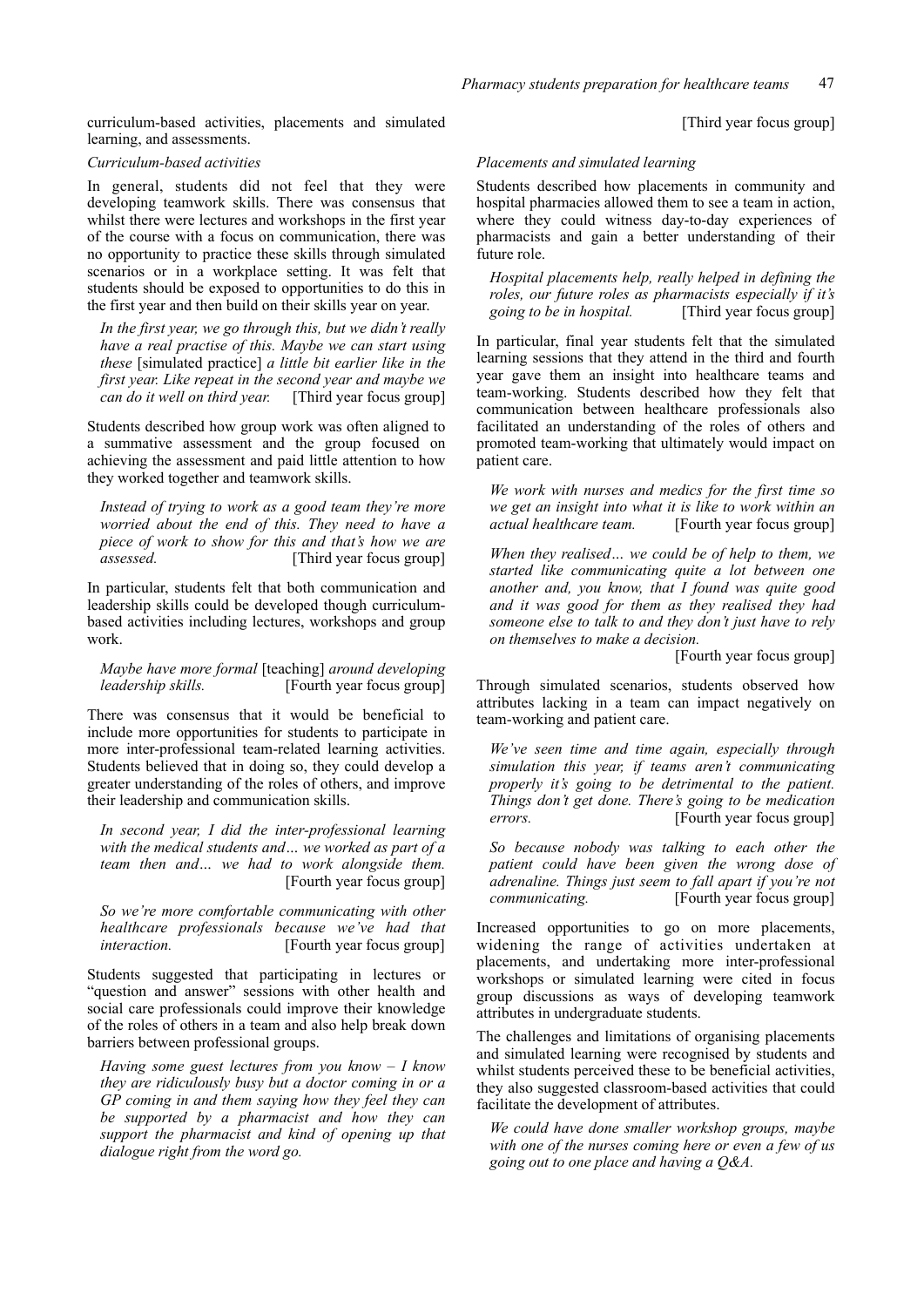[Third year focus group] *Maybe things like this* [referring to patient story in the focus group]*. Even then afterwards say like "what did you think? What qualities were useful? What did you do wrong?". Sort of evaluating each others' performance in the team and as a team.* 

[Third year focus group]

#### *Assessments*

Both the challenges and benefits of teamwork in assessments that involved group work were discussed. The need to work as a team to successfully complete the assessment and gain higher marks was recognised by all students. However, this appeared to be dependent on the individual team members and the relationships between each other.

*I think it taught us how to work with different types of people.* [Fourth year focus group]

Some students felt that activities requiring effective teamwork gave them an insight into how to manage other team members in the future workplace. The benefits of having a leader in the group to keep the group on track to achieve the aim was seen as key in organising meetings and allocating tasks.

*It made us see the importance of having a leader within the team, who kind of needs to take charge.*  [Fourth year focus group]

Final year students felt that the assessed Observed Structure Clinical Examinations (OSCEs) help them develop communication skills. However, a number of students felt that the OSCEs did not adequately prepare them for communication in practice as they lacked confidence when they needed to communicate with an actual patient or healthcare professionals. Students suggested this was as a result of them communicating with academic staff whom they knew in the OSCEs and therefore did not necessarily reflect communication in real life as a pharmacist. It was suggested that observing a pharmacist communicating with patients, for example during a Medicines Use Review, would be beneficial to their development.

*So we do like our OSCEs you know and little things like that but it's not like, it's not the same as when you go out say on placement. You have to talk to a patient and we all panic because we don't have that skill of being able to talk to an actual patient.* 

[Fourth year focus group]

*We don't get the communication of communicating with a complete stranger.* [Fourth year focus group]

#### **Discussion**

The aim of this study was to explore pharmacy students' understanding of team-working attributes and their preparedness for working in integrated healthcare teams in their future careers. Characteristics and attributes that facilitate effective teams and the function of those teams have been well documented in the literature (Delva, Jamieson, & Lemieux, 2008; Vyt, 2008; Szafran *et al.*, 2018) and students demonstrated an awareness of a number of key attributes.

Throughout the literature, communication has been identified as critical to effective inter-professional teamworking (Figure 1) and students had a similar view. Effective communication is part of the indicative syllabus for pharmacy programmes (GPhC, 2011). It is clear from the current research that students see the value of effective communication and want more opportunities to develop this core skill. The overall consensus was that ineffective verbal communication could lead to medication errors, poor clinical care and poor teamworking. Communication was seen as the cornerstone to effective team-working.

Furthermore, students did not differentiate between formal and informal communication as described by Youngwerth and Twaddle (2011) and focus group discussions centred on verbal communication. This limited perspective on communication could have been influenced by their education and experiences which may have focused heavily on verbal communication. Exposure to formal communication and information exchange needs to be considered in pharmacy degrees to provide students with a holistic understanding of effective communication. Whilst other healthcare professionals, such as medics and nurses, use the acronym 'SBAR' (Situation, Background, Assessment, Recommendation) to facilitate effective oral communication, this framework is not widely used or taught to pharmacists (ACT Academy, 2018). SBAR facilitates standardised communication and allows parties to have common expectations related to what is to be communicated and how the communication is structured, thereby establishing a culture of quality, patient safety and high reliability. As pharmacists become more integrated into healthcare teams, it is imperative that they also use standardised processes to facilitate collaboration, trust and respect amongst team members and ensure patient safety is not compromised. Incorporation of the SBAR framework into undergraduate training would therefore be advantageous.

Final year students frequently made links between communication and other team attributes including mutual trust, a common aim and understanding of the role of others. In line with previous literature (Xyrichis & Lowton, 2008; Youngwerth & Twaddle, 2011), it was perceived by students that without good communication these aspects of effective teams would not be fully develop and overall team-working would be affected. Final year students could see how communication also allowed them to develop relationships with other team members, with students specifically referring to how communication facilitated team-working and an understanding of the roles and skills of others, both of which are attributes identified in the literature in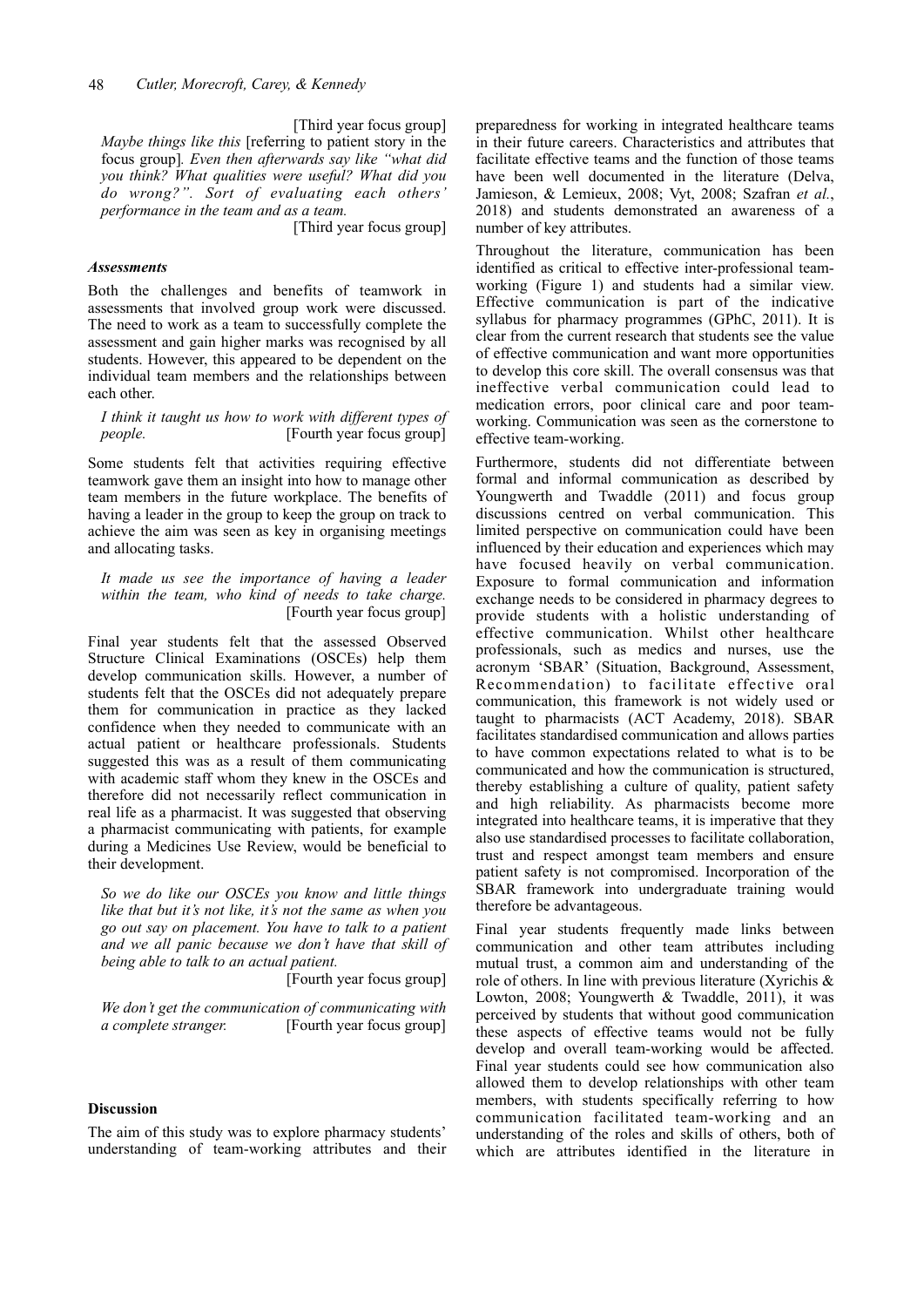association with effective teams (Youngwerth & Twaddle, 2011). Their participation in simulated learning in their final year, whereby students work in interprofessional teams with final year nursing and medical students, provided students with an opportunity to begin to develop inter-professional and interpersonal relationships. This aligns with the findings of Oxelmark and colleagues (Oxelmark *et al*., 2017) who reported that inter-professional simulation-based education enabled students to gain an understanding of the complexities of communication and teamwork, and resulted in an improved understanding of the roles of other healthcare professionals.

Students had a positive perspective on hierarchy. This finding does not appear to be shared by qualified healthcare professionals as research has indicated that hierarchical structures hinder team-working and team cohesiveness (Delva *et al*., 2008). There could be a number of reasons for such a discrepancy. Within the literature, healthcare professionals involved in the research may have been practising for a number of years resulting in a negative experience of hierarchies caused by stifling clinical practice and team development (Delva *et al*., 2008). The support and guidance students perceived hierarchies would provide may not be needed by more experienced healthcare professionals. Whilst there is an increased focus in universities of self-directed learning within universities, students are still learning in a structured and hierarchical environment and, as such, may not consider the possibility that a team may not have a hierarchy and individuals are considered equal.

Published accounts of focus group discussions describe the need for clearly defined roles for team members (Macdonald *et al*., 2010; Schroder *et al*., 2011; Youngwerth & Twaddle, 2011; Bainbridge & Wood, 2013; Nancarrow *et al*., 2013). Role ambiguity and a "purposeful role blurring" is described as "troublesome" by Youngwerth and Twaddle (2011), impeding effective collaboration. Students saw overlapping skills as beneficial in teams as it facilitated a reduction in workload, increased workflow, reduced the patient waiting time, and therefore their overall experience. This work ethos is commonly seen in community pharmacy where pharmacists frequently dispense during busy times to help dispensers manage their workload; most students will have experienced or observed this working practice.

Mutual trust and support has been described in the literature (Institute of Medicine, 2003; Delva *et al*., 2008; Jackson & Bluteau, 2011; Youngwerth & Twaddle, 2011), as key to effective team-working, a view shared by students. However, in contrast to the Institute of Medicines (2003) who describe how trust and respect need to be earned, focus group discussions implied students believed that mutual trust and respect were inherent in teams initially but could be broken by poor team-working (Mitchell *et al*., 2012). This view may be influenced by the group working students undertake. However, students feel they are frequently faced with challenges in the group work including a lack of knowledge and commitment by other team members. It is at this point when problems in the team-working arise

that students begin to lose respect and trust in fellow students. This is reflected in the students' views that effort and laziness by other team members affects teamworking.

Students recognised that teams contain multiple people with different roles. However, beyond a leader and a hierarchy within a team, they did not recognise the wider aspects of team structures. However, within the literature, the structure of a team, including its size, composition, the skills and competencies of individuals within the team, were identified as key requirements to consider to ensure effective teams (Xyrichis & Lowton, 2008; Bainbridge *et al*., 2010; Jackson & Bluteau, 2011; West & Lyubovnikova, 2013). Students' group work at university takes place generally within small groups of four - six and any practical or real-life experience of team-working is more likely to be a small team working in community pharmacies. Therefore, based on their experiences so far, students may have assumed that teams are generally of a similar size based in one location.

Overall, students felt that university education could facilitate the development of communication, leadership and role understanding. Placement and simulated learning were seen as ideal ways to facilitate this but students felt that classroom-based activities could also help to develop these skills. It is imperative that students are exposed to situations that provide opportunities for patient contact so students can explore the wider needs of patients. A scoping review (Fox *et al*., 2018) supported the inclusion of inter-professional education in the training of healthcare professional students to help them develop the relevant skills to prepare them to participate in inter-professional roles and teams. The inclusion of such opportunities for undergraduate healthcare students is supported by other reports (Thomson *et al*., 2015; Wilson *et al*., 2016).

On completion of the pre-registration year, future pharmacists should demonstrate that they "engage in multidisciplinary team-working" (GPhC, 2011). However, there is little research to date on teamwork curriculum that is currently taught across pharmacy programmes in the UK and how this influences their future roles in inter-professional teams. Further research to explore current team-working syllabi and how this links to the evidence of key team-working attributes is needed.

This study contains a number of limitations. Convenience sampling was used to recruit participants and the small scale of the study limits the generalisability of the findings and may not be representative of a broader cross section of undergraduate pharmacy students.

#### **Conclusion**

Students identified a number of key attributes that are considered important if a team is to be effective. Communication and leadership skills were considered the most important attributes in team-working and it was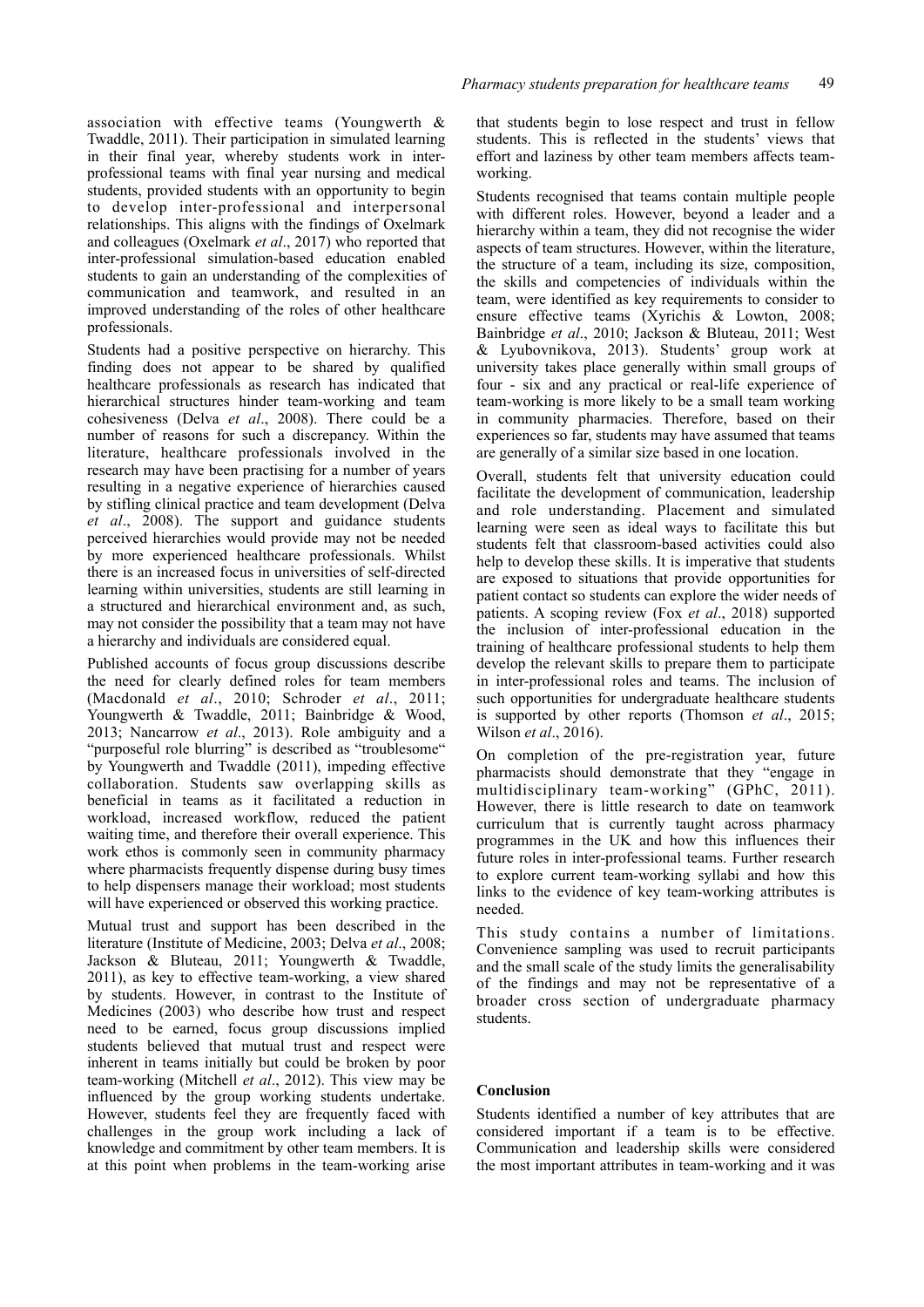felt that exposure to further opportunities to develop these skills should be incorporated into the undergraduate degree programme in preparation for their future practice. Placements and simulated learning were recognised as valuable opportunities in which to do this and further placement opportunities will allow students to experience inter-professional team-working that will ultimately help better prepare students for their future roles.

## **Declarations of interest**

The authors report no conflicts of interest. The authors alone are responsible for the content and writing of the article.

#### **Acknowledgements**

The authors would like to thank the participants of the focus groups.

#### **References**

ACT Academy. (2018). SBAR communication tool situation, background, assessment, recommendation (online). Available at: [https://improvement.nhs.uk/](https://improvement.nhs.uk/resources/sbar-communication-tool/) [resources/sbar-communication-tool/.](https://improvement.nhs.uk/resources/sbar-communication-tool/) Accessed 30th January, 2020

Bainbridge, L., Nasmith, L., Hon, F., Orchard, C., & Wood, V. (2010). Competencies for Interprofessional Collaboration. *Journal of Physical Therapy Education***, 24**(1), 6–11

Bainbridge, L., & Wood, V.I. (2013). The power of prepositions: a taxonomy for interprofessional education. *Journal of Interprofessional Care*, **27**(2), 131–136. doi: [https://doi.org/10.3109/13561820.2012. 725231](https://doi.org/10.3109/13561820.2012.725231)

Boaden, N., & Leaviss, J. (2000). Putting teamwork in context. *Medical Education*, **34**(11), 921–927. doi: [10.1046/j.1365-2923.2000.00794.x](https://doi.org/10.1046/j.1365-2923.2000.00794.x)

Delva, D., Jamieson, M., & Lemieux, M. (2008). Team effectiveness in academic primary health care teams. *Journal of Interprofessional Care*, **22**(6), 598–611. doi: <https://doi.org/10.1080/13561820802201819>

Fox, L., Onders, R., Hermansen-Kobulnicky, C., Nguyen, T., Myran, L., Linn, B., & Hornecker, J. (2018). Teaching interprofessional teamwork skills to health professional students: A scoping review. *Journal of Interprofessional Care*, **32**(2), 127–135. doi: [https://doi.org/10.1080/](https://doi.org/10.1080/13561820.2017.1399868)  [13561820.2017. 1399868](https://doi.org/10.1080/13561820.2017.1399868)

Frenk, J., Chen, L., Bhutta, Z.A, Cohen, J., Crisp, N., Evans, T., *et al* (2010). Health professionals for a new century: transforming education to strengthen health systems in an interdependent world. *Lancet*, **376**(9756), 1923–1958. doi: [https://doi.org/10.1016/S0140-6736 \(10\)61854-5](https://doi.org/10.1016/S0140-6736(10)61854-5)

General Medical Council. (2015). Promoting excellence: standards for medical education and training, Manchester (online). Available at: [https://](https://www.gmc-uk.org/-/media/documents/promoting-excellence-standards-for-medical-education-and-training-0715_pdf-61939165.pdf) [www.gmc-uk.org/-/media/documents/promoting](https://www.gmc-uk.org/-/media/documents/promoting-excellence-standards-for-medical-education-and-training-0715_pdf-61939165.pdf)[excellence-standards-for-medical-education-and](https://www.gmc-uk.org/-/media/documents/promoting-excellence-standards-for-medical-education-and-training-0715_pdf-61939165.pdf)[training-0715\\_pdf-61939165.pdf.](https://www.gmc-uk.org/-/media/documents/promoting-excellence-standards-for-medical-education-and-training-0715_pdf-61939165.pdf) Accessed 30th January, 2020

General Pharmaceutical Council [GPhC]. (2011). Future pharmacists: Standards for the initial education and training of pharmacists, (May), 34–35 (online). Available at: [http://www.pharmacyregulation.org/](http://www.pharmacyregulation.org/initial-training) [initial-training.](http://www.pharmacyregulation.org/initial-training) Accessed 30th January, 2020

Gibbs, G.R. (2007). Analyzing Qualitative Data. London: SAGE Publications Ltd. doi: [https://doi.org/](https://doi.org/http://dx.doi.org/10.4135/9781849208574) [http://dx.doi.org/10.4135/9781849208574](https://doi.org/http://dx.doi.org/10.4135/9781849208574)

Health and Care Professions Council. (2017). Standards of education and training guidance. Available at: [https://](https://www.hcpc-uk.org/resources/standards/standards-of-education-and-training/) [www.hcpc-uk.org/resources/standards/standards-of](https://www.hcpc-uk.org/resources/standards/standards-of-education-and-training/)[education-and-training/.](https://www.hcpc-uk.org/resources/standards/standards-of-education-and-training/) Accessed 30th January, 2020

Institute of Medicine. (2003). Health Professions Education: A Bridge to Quality. doi: [10.17226/10681](http://dx.crossref.org/10.17226/10681)

Jackson, A., & Bluteau, P. (2011). Interprofessional education, collaborative practice and primary care. *InnovAiT*, **4**(4), 230–235. doi: [https://doi.org/10.1093/](https://doi.org/10.1093/innovait/inq166) [innovait/inq166](https://doi.org/10.1093/innovait/inq166)

Kossaify, A., Hleihel, W., & Lahoud, J.-C. (2015). Team-based efforts to improve quality of care, the fundamental role of ethics, and the responsibility of health managers: monitoring and management strategies to enhance teamwork. *Public Health*, **153**, 91–98. doi: <https://doi.org/10.1016/j.puhe.2017.08.007>

Macdonald, M.B., Bally, J.M., Ferguson, L.M., Lee Murray, B., Fowler-Kerry, S.E., & Anonson, J.M.S. (2010). Knowledge of the professional role of others: a key interprofessional competency. *Nurse Education in Practice*, **10**(4), 238–242. doi: [https://doi.org/10.1016/](https://doi.org/10.1016/j.nepr.2009.11.012) [j.nepr.2009.11.012](https://doi.org/10.1016/j.nepr.2009.11.012)

Marlow, S.L., Lacerenza, C.N., Paoletti, J., Burke, C.S., & Salas, E. (2018). Does team communication represent a one-size-fits-all approach?: A meta-analysis of team communication and performance. *Organizational Behavior and Human Decision Processes*, **144**, 145– 170. doi: <https://doi.org/10.1016/j.obhdp.2017.08.001>

Mickan, S.M., & Rodger, S.A. (2005). Effective health care teams: a model of six characteristics developed from shared perceptions. *Journal of Interprofessional Care*, **19**(4), 358–370. doi: [https://doi.org/10.1080/](https://doi.org/10.1080/13561820500165142)  [13561820500165142](https://doi.org/10.1080/13561820500165142)

Mitchell, P., Wynia, M., Golden, R., McNellis, B., Okun, S., Webb, C.E., Rohrbach, V., & Kohorn, I.V. (2012). Core principles and values of effective teambased health care. Discussion Paper, Institute of Medicine, Washington, DC. (online). Available at: [https://nam.edu/wp-content/uploads/2015/06/VSRT-](https://nam.edu/wp-content/uploads/2015/06/VSRT-Team-Based-Care-Principles-Values.pdf)[Team-Based-Care-Principles-Values.pdf.](https://nam.edu/wp-content/uploads/2015/06/VSRT-Team-Based-Care-Principles-Values.pdf) Accessed 30th January, 2020